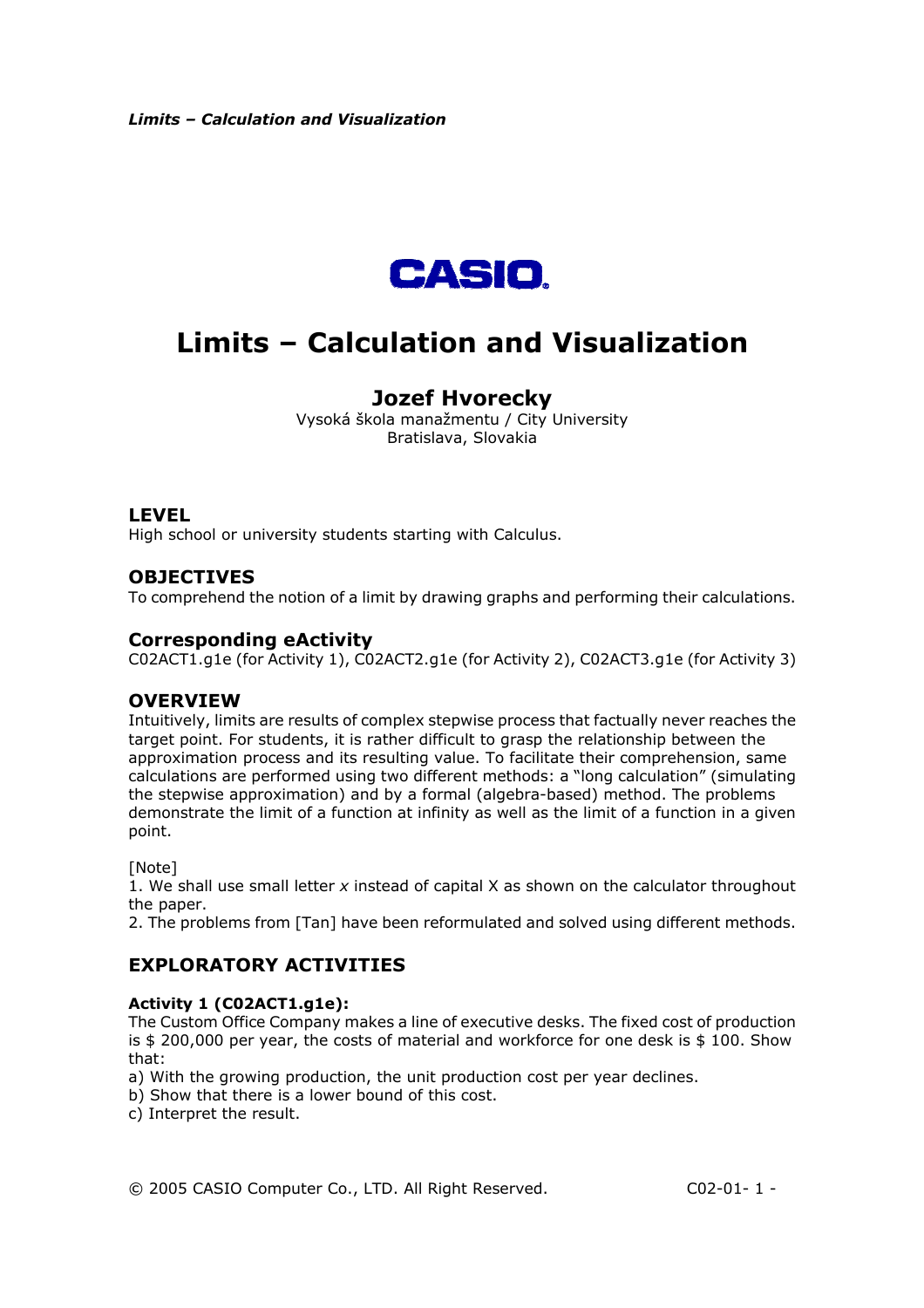#### **Solution:**

The total cost of production of x desks during one year is expressed by the formula

$$
C(x) = 100x + 200000
$$

The cost per piece is then expressed by the function

$$
A(x) = 100 + \frac{200000}{x}
$$

We use the limit notation to express the dependence between the cost per piece and the growing number of pieces

$$
\lim_{x \to \infty} A(x) = \lim_{x \to \infty} \left( 100 + \frac{200000}{x} \right)
$$

The limit notation indicates that the upper bound of production does not exist and we want to calculate its "farthest" value.

A. Estimating the range of functional values using a spreadsheet calculation:

(a) (Refer to Table 1) Let us open the spreadsheet tool and fill in the first few values – small numbers like 1, 2, 3 and 4 in the A column – and calculate their corresponding functional values in the column B:

| SHEEL | m | R                |  |
|-------|---|------------------|--|
|       |   | i   200 i 00     |  |
| 7     |   | 5 100 100        |  |
| E     |   | 55155            |  |
| Ц     |   | 50100            |  |
| F     |   |                  |  |
|       |   | =100+(200000÷A3) |  |

With growing number of pieces, the functional values are becoming smaller, but for such small series they are apparently too large e.g. producing 3 pieces per year would result in the cost pre piece equal to \$ 66 766. To make the production effective, the series must be much bigger. In e-Activity, Table 1 shows the values for all *x* up to 100.

(b) (Refer to Table 2) To make the size of the series flexible and to become capable of going to even larger numbers, let us reorganize the working area of the spreadsheet. The cell A1 will contain the beginning of the interval, the column B the production per year and the C column the price per piece.

In the below example, A1 contains 1000. The cell B1 refers directly to it (using the formula =A1), the remaining cells in the column B refer to their upper neighbors (starting with =B1+1 in B2). The functional values are calculated in the same way as before (with the cells referring to their left neighbors).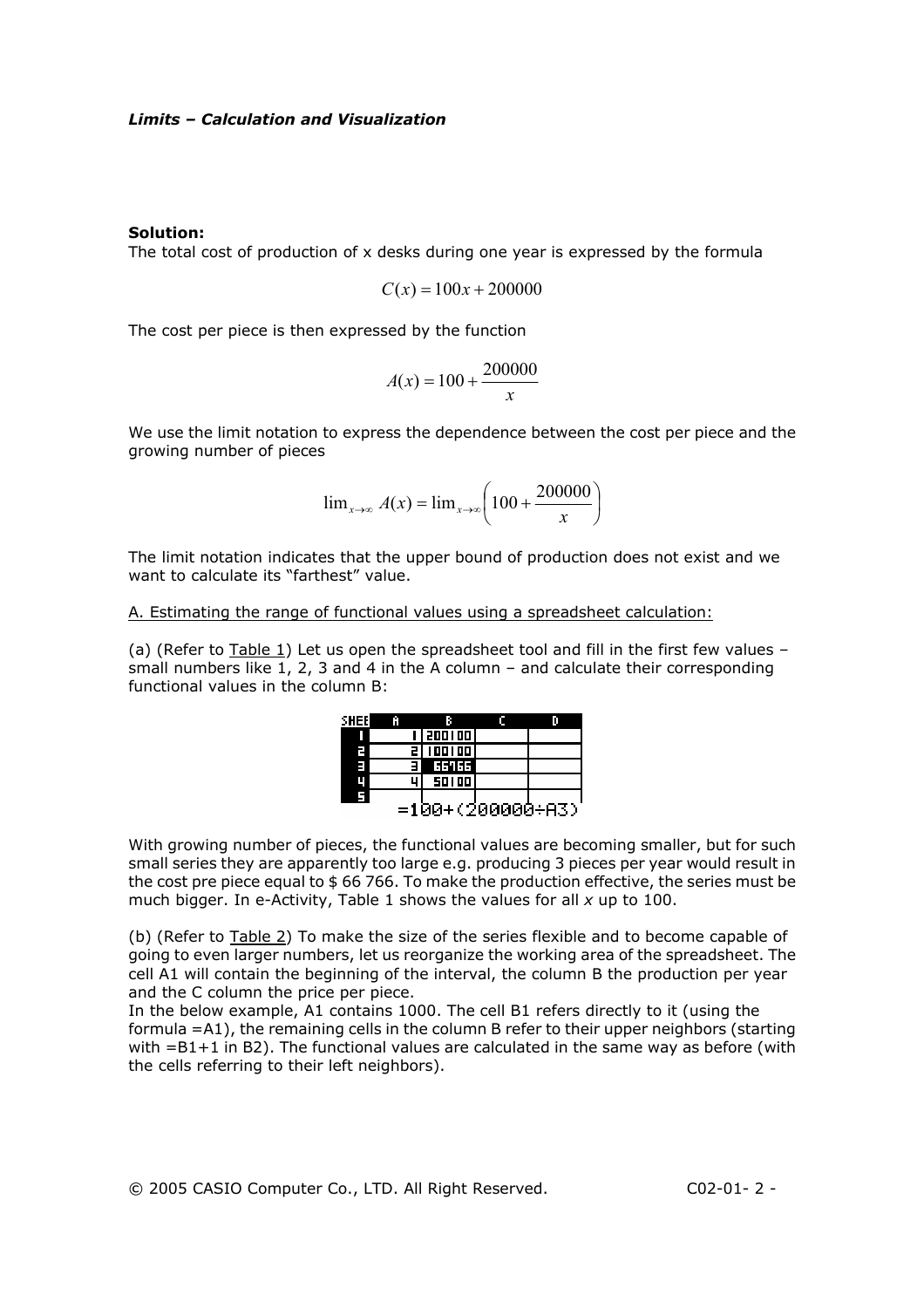| SHEEI | m    | в            |                  |  |
|-------|------|--------------|------------------|--|
| Π     | 1000 | 1000         | EMT.             |  |
| Ľ     |      | 1001         | 299.8            |  |
| Ξ     |      | 1002         | 299.6            |  |
| ц     |      | <b>EDD 1</b> | 299.4            |  |
| 5     |      |              |                  |  |
|       |      |              | =100+(200000÷B1) |  |

The changes of the value in A1 are automatically reflected in the column C. For example, replacing 1000 by 10000 results in the next values:

| SHEEI              | ю     | в      |                |  |
|--------------------|-------|--------|----------------|--|
| ı                  | 10000 | 100001 | 120            |  |
| г                  |       |        | 10001 119.99 1 |  |
| E                  |       |        | 10002   119.99 |  |
| Ц                  |       |        | 10003   119.99 |  |
| 5                  |       |        |                |  |
| $=100+(200000+B1)$ |       |        |                |  |

The production cost values are smaller with each additional piece but the differences between two consecutive ones become almost negligible. Still, the big moves in A1 will result in observable changes in them. (Try 100,000, 1,000,000, etc.)

(c) (Refer to Growing by 10%) Even higher flexibility can be achieved by introducing a pair of parameters – the starting point and an increment. To simplify our task, we use the increment equal 10% of the starting point value.

Thus, the value of A1 will be an arbitrary (but positive) input value. All the values in the B column will be calculated by using the 10% increment. B1 will be evaluated by using the formula = A1; B2 using the formula =  $B1+0.1*$ \$A\$1. The latter formula is copied to the below cells.

| SHEEL | m    | в      |             |  |
|-------|------|--------|-------------|--|
|       | 1000 | 1000 I | 300 l       |  |
| Z     |      |        | 1100 281.81 |  |
| н     |      |        | 1500 566.66 |  |
| Ц     |      |        | 1300 253.84 |  |
| 5     |      |        | 1400 242.85 |  |

(d) (Refer to Growing by  $10\%$ ) Change the value in A1 to even bigger numbers and watch what happens in the column C. Try to generalize your observations.

## **EXERCISES A**

## *Exercise 1*.

In the "Growing by 10%" activity, set big values (10,000, 100,000, 1,000,000 etc.) into A1. The functional values become very close to 100. Can you produce values smaller than 100?

### *Exercise 2*.

Formulate a hypothesis on behavior of the function for very big values of *x*. Start with formulating your answer to the question: Can 97 become a value in the C column? Why not?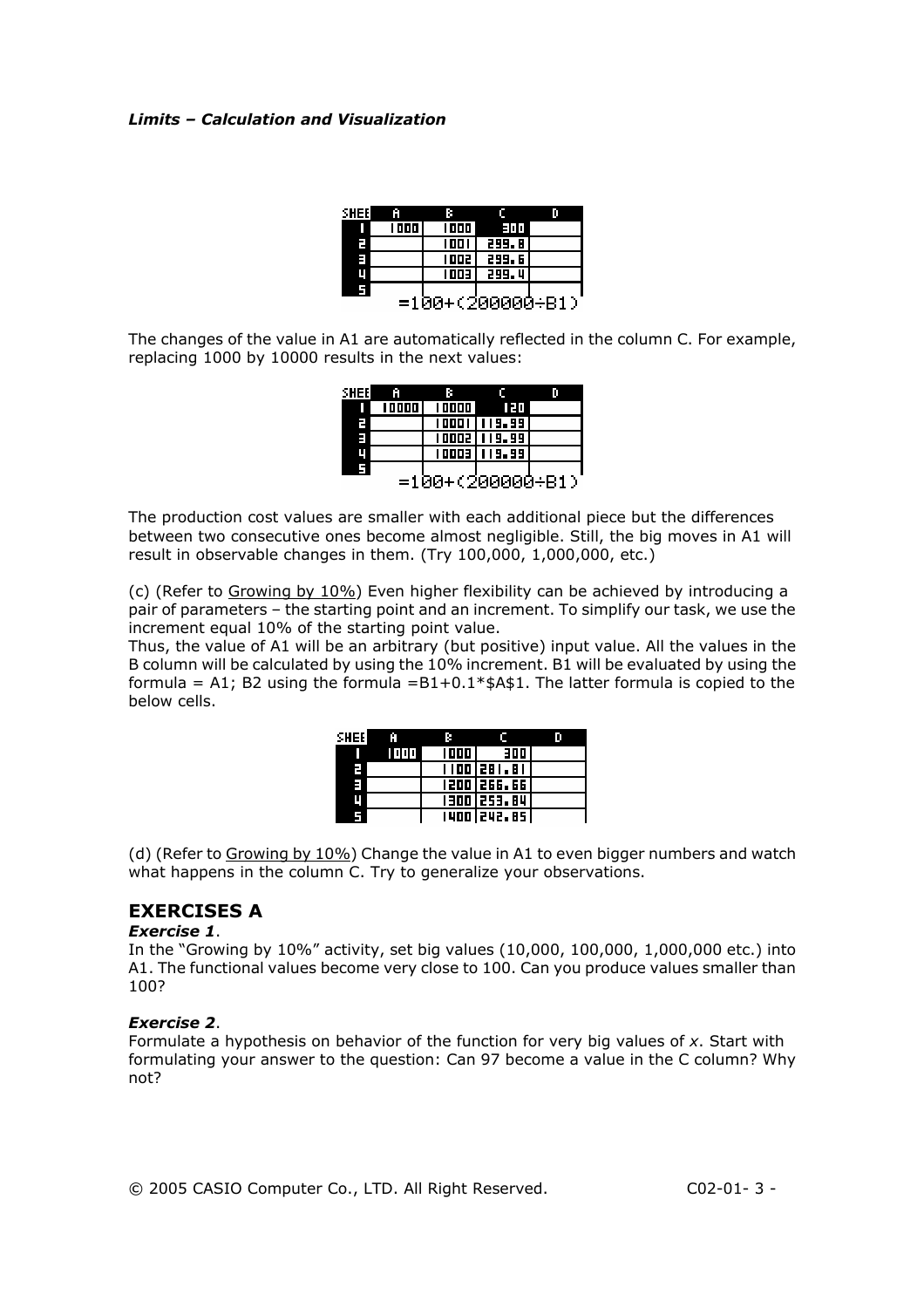## **SOLUTIONS to EXERCISES A**

#### *Exercise 1*.

No, it is impossible. See Exercise 2 for details.

#### *Exercise 2*.

No, it is always bigger than 100. The function formula is  $100 + (200000/x)$ . As x is positive, the second summand is positive, too. So the result is always bigger than 100. Naturally, for very big x only negligibly.

#### B. Graphing the function:

(a) (Refer to the Viewing it) In the previous section we have learned that:

- Only the positive half of x axis is to be displayed.

- The displayed interval should be very long (up to tens of thousand) to give a realistic view of the function behavior.

- The range of functional values on this interval goes from 200,000 to 100.

Open the graph editor and graph the function *A(x)*. In View Window, we set up appropriate parameters. The set used below is:

- x varies between 1,000 and 10,000.
- y varies from 0 to 300.

Then we obtain the following graph:



The graph nicely demonstrates that the slope of the curve declines slower and slower.

## **EXERCISES A**

#### *Exercise 3*.

Set up the values of  $X_{min}$  and  $X_{max}$  to different (even higher) values covering large intervals (at least several thousand units). Do not change  $Y_{\text{min}}$  and  $Y_{\text{max}}$ . Notice that with growth of *x* the slope becomes gentler and gentler

## **SOLUTIONS to EXERCISES A**

#### *Exercise 3*.

The curve is much closer to a straight line because all functional values are now close to 100.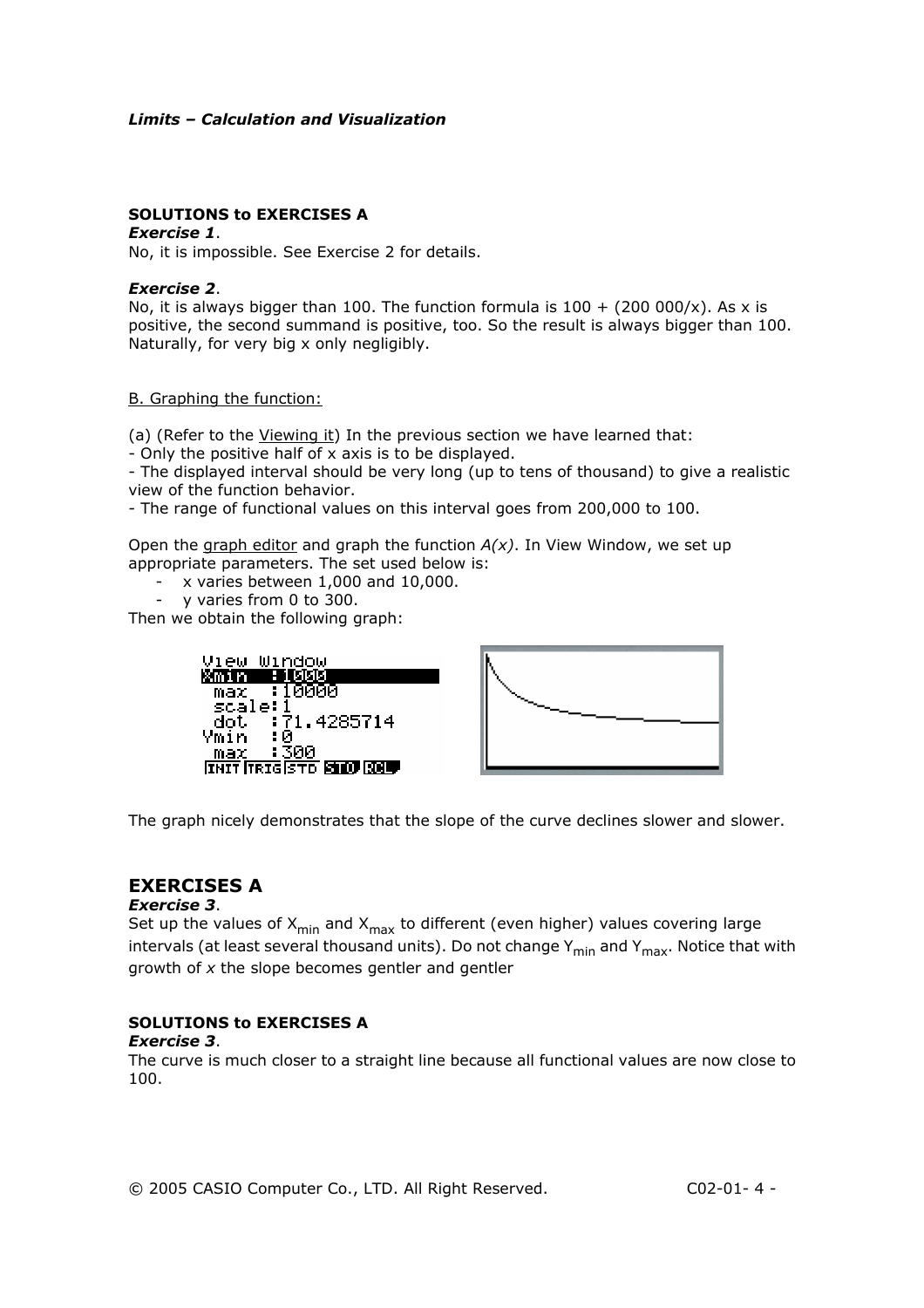C. Analytical Approach: (a) Calculate the limit manually:

$$
\lim_{x \to \infty} \left( 100 + \frac{200000}{x} \right) =
$$

(b) Discuss the outcome: The limit will never be reached. So, why are we interested in the result?

#### **Activity 2 (C02ACT2.g1e):**

Due to a danger of dividing by 0, the value of the function

$$
\frac{(x-4)(x+1)}{\sqrt{x-2}}
$$

is not defined at the point  $x = 4$ . What is really happening in its neighborhood? Can we estimate (or even calculate) its "appropriate" value?

#### **Solution:**

If such a value exists, it is expressed as the limit

$$
\lim_{x \to 4} \frac{(x-4)(x+1)}{\sqrt{x-2}}
$$

The subject of our discussion is the understanding what the notation determines.

A. Watching behavior of the function in a spreadsheet table:

(a) (Refer to TABLE 1) TABLE 1 contains the functional values from a neighbourhood near  $x = 4$ . For obvious reasons, the spreadsheet field corresponding to  $f(4)$  is empty – typing the formula into it would cause an error (an attempt to divide by zero). Notice that the picture is artificially enlarged using a graphic editor. At the calculator screen no more than 5 rows are displayed.

| ISHEE                  | Ĥ    |                 | г |  |
|------------------------|------|-----------------|---|--|
| ı                      |      | 3. S T 1. 418   |   |  |
| E                      |      | 3.6   17.927    |   |  |
| E                      | 3. T | <b>18.44</b>    |   |  |
| Ц                      |      | 3.8 I 18.956    |   |  |
| 5<br>G                 |      | 3.9 19.476      |   |  |
|                        |      |                 |   |  |
| ٦                      |      | 4. 1 20. 526    |   |  |
| в                      |      | 4.221.056       |   |  |
| E)                     |      | $4.3$ $1.59$    |   |  |
|                        |      | प. प हिन्दा हो। |   |  |
| =(A1-4)×(A1+1)÷(JA1-2) |      |                 |   |  |

(b) The B6 cell is intentionally empty. The FX-9860 SD calculator does not allow drawing

© 2005 CASIO Computer Co., LTD. All Right Reserved. C02-01- 5 -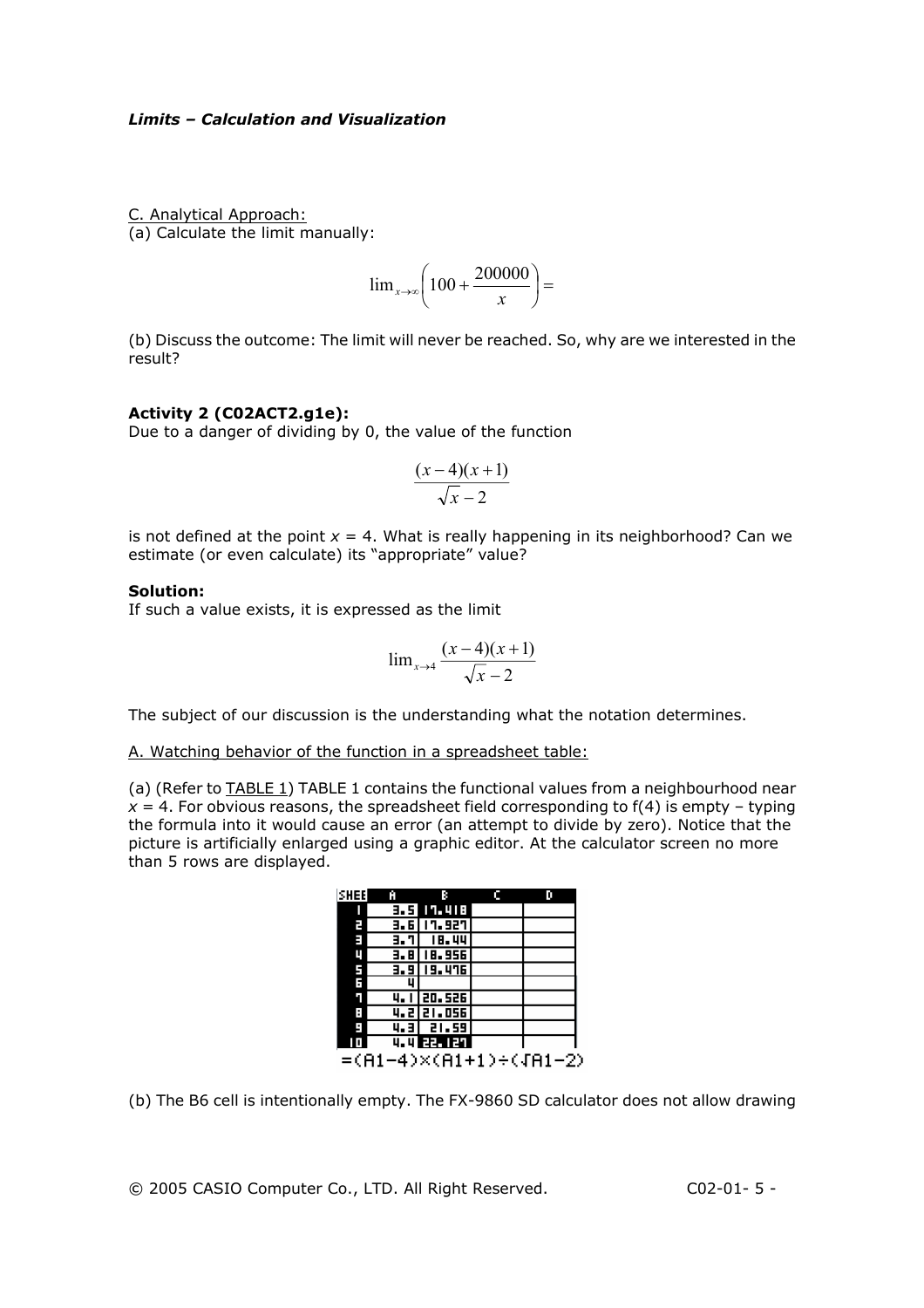a graph from the sheet with a missing field. So, we have to assign a value into B6. As one easily see from the above picture, a simple comparison of its predecessors (B1 to B5) and successors (B7 to B10) indicates the value of 20 as a good candidate.

(c) (Refer to Graph using 20) To draw a line one has to set up its parameters (using SET) to the form in the left. After return to the worksheet and pressing GPH1 the figure on the right is displayed.





Evidently, using the value "20" completes the function in a smooth manner.

B. Approaching the critical point from even closer distances:

(a) (Refer to Modify A1) We open the spreadsheet the next time. Its data are now arranged in a different pattern. It is capable of displaying points from neighborhoods specified by the user.

The investigated point is placed in B5 – in the middle between its neighbors. Its predecessors are in cells B1 to B4; its ancestors are in cells B6 to B6. The A1 cell contains an equidistant step between each pair of consecutive values. The column C contains their functional values calculated (with an exception for *x*=4 which is artificially added as before). For example, the formula in C1 is  $=(B1 - 4)*(B1 + 1)/(\sqrt{B1 - 2})$ 

See the next picture to observe the difference.

| SHEEI | - A | в |                 |  |
|-------|-----|---|-----------------|--|
|       | 1.1 |   | 3.96 19.79      |  |
| E     |     |   | $3.97$   19.842 |  |
| E     |     |   | 3.98   19.895   |  |
| ц     |     |   | 3.99   19.947   |  |
| 5     |     | п | 20              |  |
| F     |     |   | 4.01 20.052     |  |
| п     |     |   | 4.02 20.105     |  |
| Н     |     |   | 4.03 20.157     |  |
| н     |     |   | 4.04 20.21      |  |

(b) Let us experiment with the content of A1. Change its value to 0.1, 0.01, 0.001, etc. The values of the column B and C are automatically changing, too. Still, something does not change:

- In every selected neighborhood of 4, all functional values in C1 to C4 are smaller than 20, whilst the functional values in B6 to B9 are all bigger than 20.

- The smaller the neighborhood, the closer are its functional values to 20.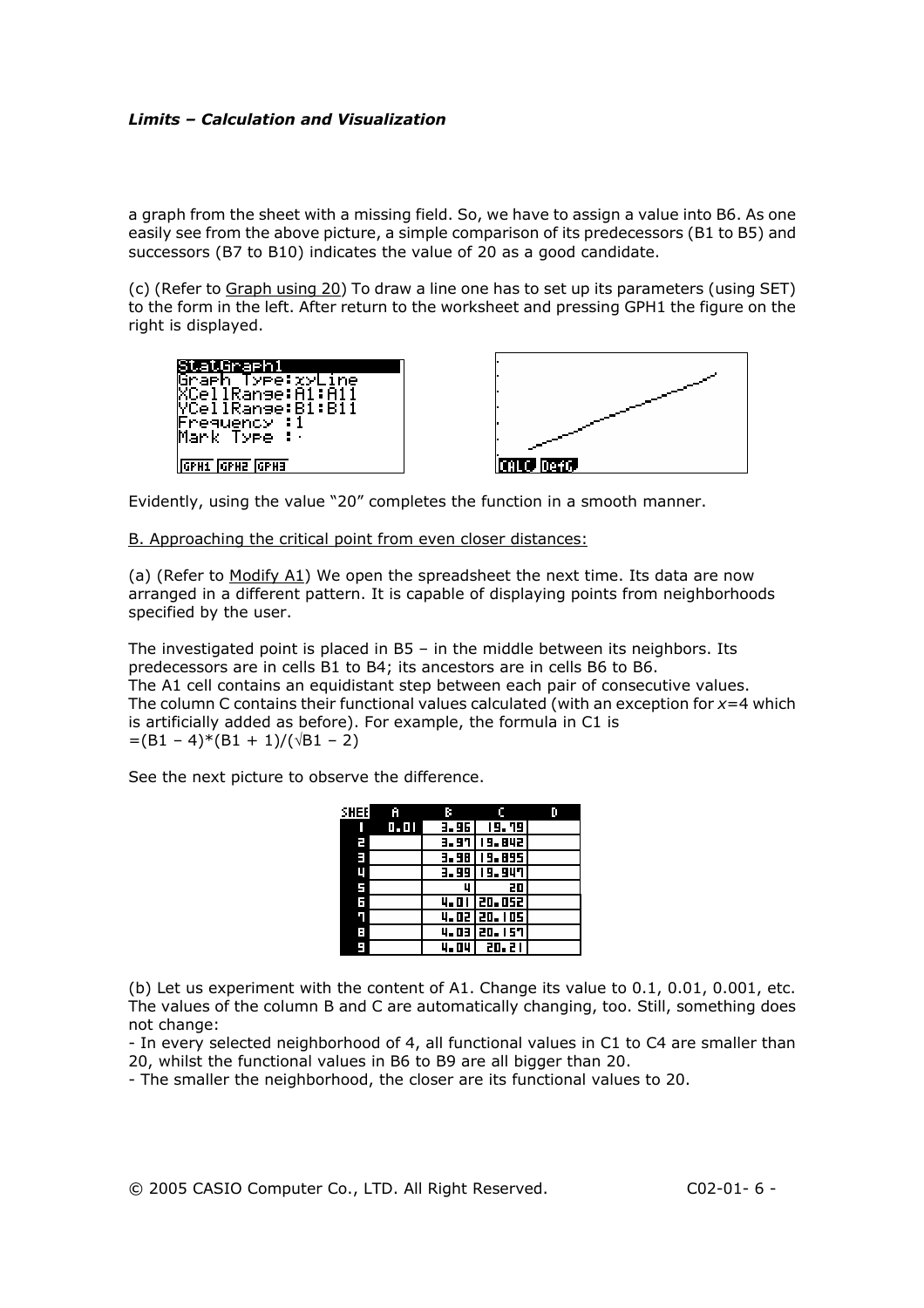Informally speaking, the value "20" is the edge dividing the functional values smaller than 20 (on the left side, for  $x < 4$ ) from the functional values greater than 20 (on the right side, for  $x > 4$ ). So, despite the fact the function is undefined for  $x = 4$ , its value can be expressed as a limit

$$
\lim_{x \to 4} \frac{(x-4)(x+1)}{\sqrt{x-2}} = 20
$$

C. Analytical Approach:

Calculate the value of

$$
\lim_{x \to 4} \frac{(x-4)(x+1)}{\sqrt{x-2}} = \lim_{x \to 4} \left( \sqrt{x} + 2 \right) (x+1) = 4.5 = 20
$$

## **EXERCISE B**  *Exercise 1*. Does the function

$$
f(x) = \frac{x^2 - 9}{x + 3}
$$

have a limit at  $x=-3$ ? If so, what is its value?

## **SOLUTION to EXERCISE B**

*Exercise 1*. Using spreadsheet approximations, it is easy to show that the limit is -6.

### **Activity 3 (C02ACT3.g1e):**

The absent value resulted from a division by 0, cannot always be replaced by a particular value. So the limit not always exists. Let us discuss another example:

$$
\lim_{x \to -3} \frac{x+1}{x+3}
$$

The function is not defined at the point  $x = -3$ . What is happening in its neighborhood?

#### **Solution:**

A. Watching behavior of the function in a spreadsheet table:

(a) (Refer to Values near -3) Similarly to Activity 2, the behavior of the function in the neighborhood of –3 can be investigated using a spreadsheet. For same reasons, we left

© 2005 CASIO Computer Co., LTD. All Right Reserved. C02-01- 7 -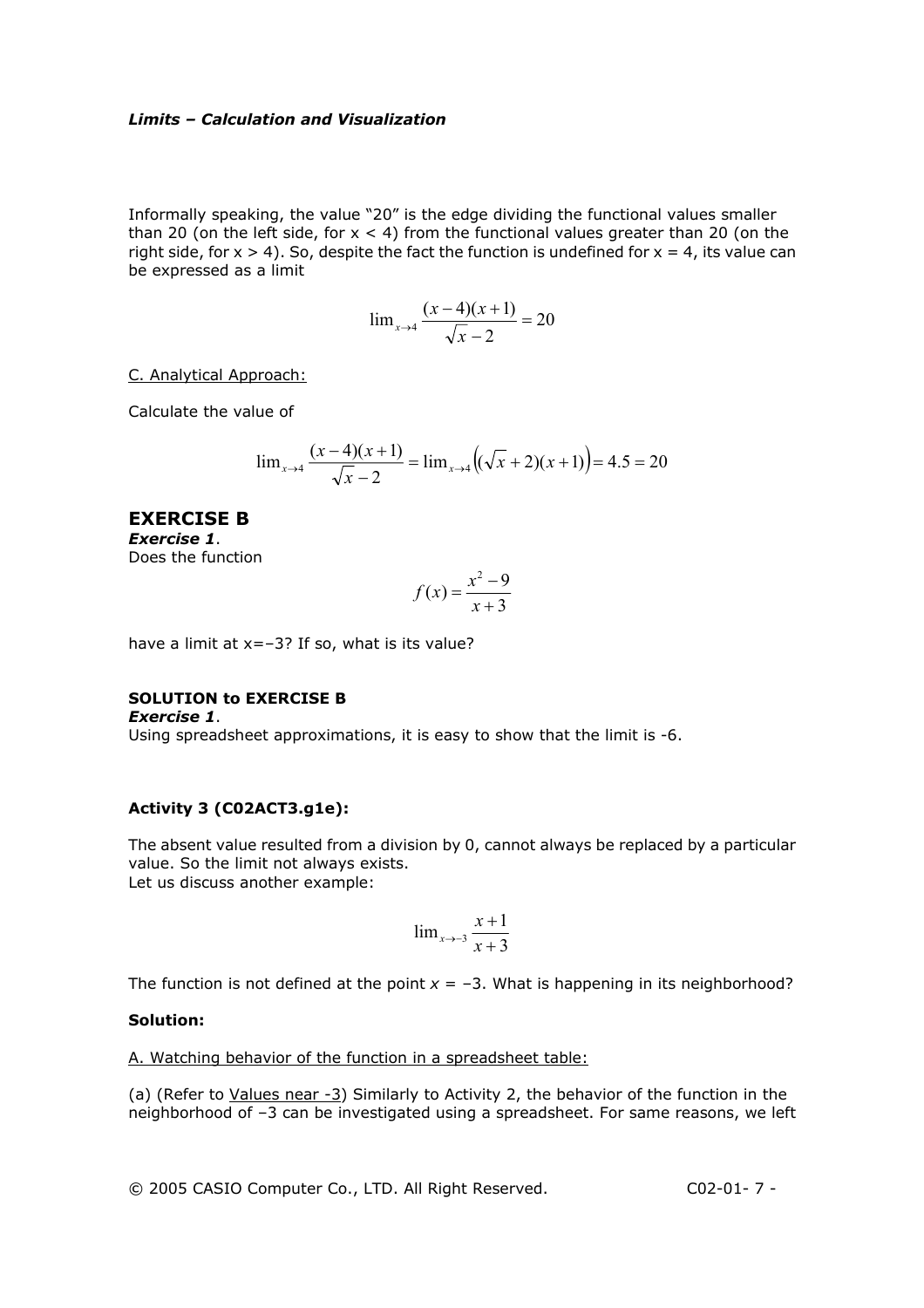the spreadsheet field corresponding to  $f(-3)$  empty and then try to estimate the value that could be entered to it.

| <b>SHEE</b>    | Ĥ       | R                     | c | ю |
|----------------|---------|-----------------------|---|---|
| I              | -9.5    |                       |   |   |
| E              | - 3. 4  | 6                     |   |   |
| E              |         | <b>- 3. 3 7. 6666</b> |   |   |
| ų              | -9.2    |                       |   |   |
| Ē              | - 3. 1  | 21                    |   |   |
| 6<br>7         | Е       |                       |   |   |
|                | -2.9    | - 19                  |   |   |
| Ì.             | -2.8    | 9                     |   |   |
| Ŀ,             | - 2. 71 | - 5. 666              |   |   |
| Ш              | - 2. 61 | -4                    |   |   |
| =(A1+1)÷(A1+3) |         |                       |   |   |

Compared to Activity 2, the column B shows a different picture. The closer we go to the point  $x = -3$ , the bigger differences between the values on the left and right sides of it appear. The left-side values grow from 5 to 21, whilst the right-side values change from -4 to -19 as we approach -3.

(b) Does the picture change in very close neighborhoods? Again, allow the flexible borders of the neighborhood and watch the changes.

(Refer to closer to -3) Again, let us experiment with the content of A1. Change its value to 0.1, 0.01, 0.001, etc. The values of the column B and C are automatically changing, too. Now the invariants of the activity differ:

- The left neighbors of –3 are always positive, its right neighbors are always negative. In theory, the value 0 could be a candidate for the limit. However, we observe the followings:

- The closer we go to –3, the bigger are differences between the nearest neighbors. In the above picture, the value of the left one is 21, the value of the right one is -19. The next picture shows that the difference between two closer neighbors is even bigger.

| <b>SHEE</b> | Ĥ     | в        |                  | n |
|-------------|-------|----------|------------------|---|
|             | 0. OH | - 3. 04  | 51               |   |
| E           |       |          | - 3.03 67.666    |   |
| E           |       | - 3. 02  | 101              |   |
| ų           |       | - 3. 0 1 | 201              |   |
| 5           |       |          |                  |   |
| F           |       | $-2.99$  | - 199            |   |
| Γ           |       | -2.98    | · 99             |   |
| F           |       |          | - 2.97   - 65.66 |   |
|             |       | -2.96    | - 49             |   |

So, we conclude that the limit value of the left neighborhood is +∞, but the limit value of the right neighborhood is –∞. Thus, there is no value that is approached from both sides. In such a case we say that the limit does not exist.